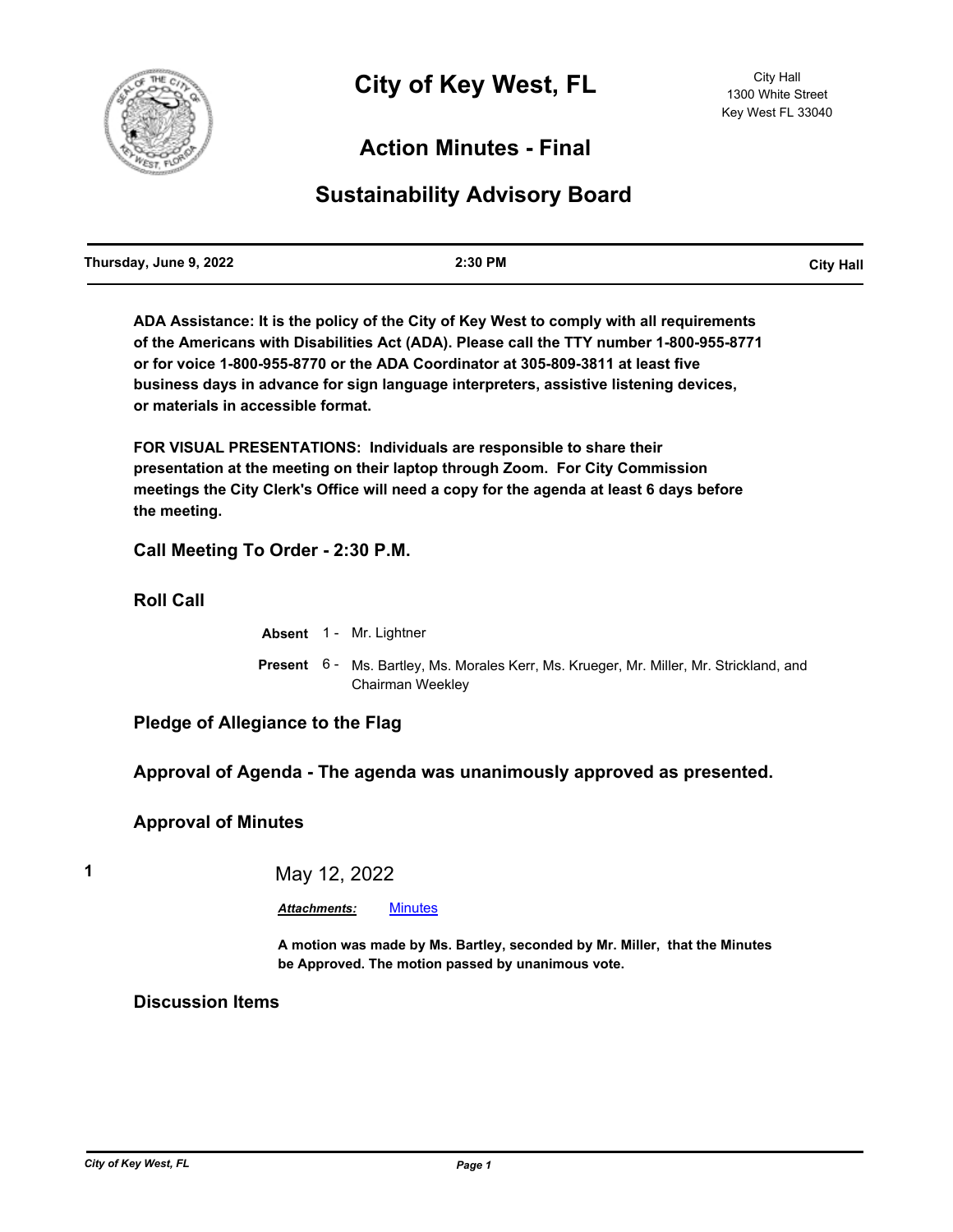| $\mathbf{2}$   | <b>Unsolicited Gasification Proposal</b> |                                                |
|----------------|------------------------------------------|------------------------------------------------|
|                | Sponsors:                                | Ms. Higgins                                    |
|                | Attachments:                             | <b>Gasification Presentation</b>               |
|                |                                          | <b>WTE Executive Summary</b>                   |
|                |                                          | <b>Black Veatch Proposal</b>                   |
|                | <b>Received and Filed</b>                |                                                |
| 3              | <b>Unsolicited Proposal for Solar</b>    |                                                |
|                | Sponsors:                                | Ms. Higgins                                    |
|                | Attachments:                             | Scout Solar - City Hall & KWPD Proposal.pptx   |
|                |                                          | SS Key West City Hall PlanSet 2020-SP-1.0      |
|                |                                          | SS Key West Police Station PlanSet 2020-SP-1.0 |
|                | <b>Received and Filed</b>                |                                                |
| 4              | Unsolicited Bid for EV Charging          |                                                |
|                | Sponsors:                                | Ms. Higgins                                    |
|                | <b>Attachments:</b>                      | <b>Francis Renewable Energy Presn</b>          |
|                |                                          | <b>Francis EV - Mock Lease</b>                 |
|                |                                          | <b>Francis EV - City Hall Layout</b>           |
|                | <b>Received and Filed</b>                |                                                |
| <b>Reports</b> |                                          |                                                |
| 5              | Energy Report 6.22                       |                                                |
|                | <b>Sponsors:</b>                         | Ms. Higgins                                    |
|                | Attachments:                             | <b>Energy Report 6 22</b>                      |
|                | <b>Received and Filed</b>                |                                                |
| 6              | <b>Multimodal Report 6.22</b>            |                                                |
|                | Sponsors:                                | Mr. Stachurski                                 |
|                | Attachments:                             | <b>Multimodal Report 6 22</b>                  |
|                | <b>Received and Filed</b>                |                                                |